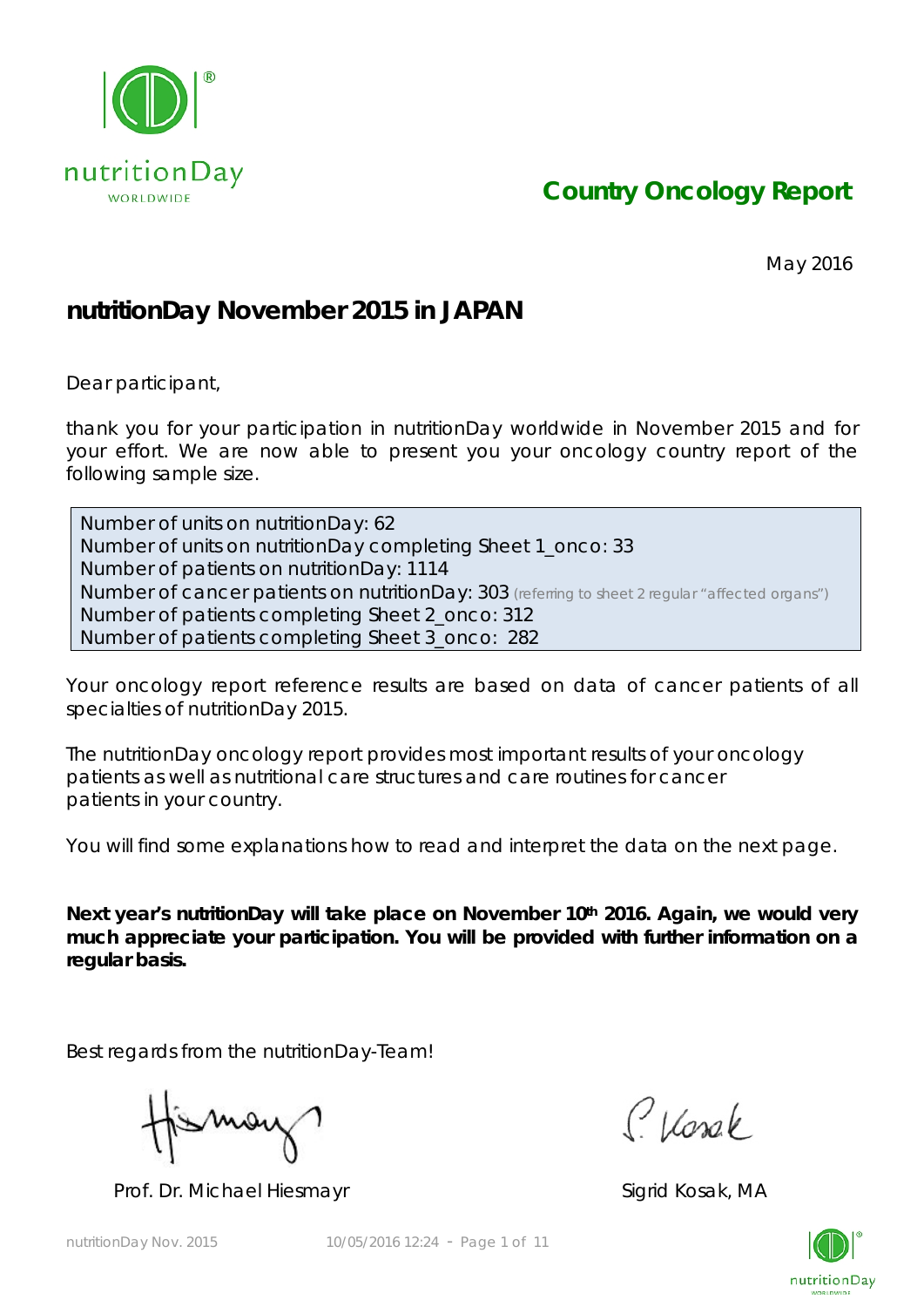| UNITS REPORT ("Sheet 1"):                                                                                                                                                                                                                                                                             |                                                                                                              | YOUR RESULTS REFERENCE RESULTS                                                                                              |
|-------------------------------------------------------------------------------------------------------------------------------------------------------------------------------------------------------------------------------------------------------------------------------------------------------|--------------------------------------------------------------------------------------------------------------|-----------------------------------------------------------------------------------------------------------------------------|
| Number of units with cancer patients:                                                                                                                                                                                                                                                                 | 33                                                                                                           | 275                                                                                                                         |
| Computerized system in hospital:                                                                                                                                                                                                                                                                      | 33 units (100%) YES                                                                                          | 262 units (95%) YES                                                                                                         |
| Nutritional treatment of cancer patients is part of<br>overall care plan                                                                                                                                                                                                                              | 20 units (61%) YES                                                                                           | 245 units (89%) YES                                                                                                         |
| Nutritional treatment is considered<br>Routinely<br>When patient asks<br>When body weight loss > 10%<br>During palliative phase<br>Other<br>Missing<br>Nutritional treatment is not part of the comprehensive<br>approach due to<br>Lack of evidence<br>No knowledge of the field<br>No reimbursement | 7(21.2%)<br>3(9.09%)<br>5(15.2%)<br>11 (33.3%)<br>3(9.09%)<br>12 (36.4%)<br>3(9.09%)<br>3(9.09%)<br>2(6.06%) | 171 (62.2%)<br>87 (31.6%)<br>100 (36.4%)<br>79 (28.7%)<br>30 (10.9%)<br>23 (8.36%)<br>6(2.18%)<br>11 (4.00%)<br>$8(2.91\%)$ |
| It feeds the tumour<br>Other                                                                                                                                                                                                                                                                          | 2(6.06%)                                                                                                     | 16 (5.82%)                                                                                                                  |
| Nutritional therapy used for cancer patients<br>Nutrition according to nutrition plan<br>Calculation of energy needs<br>Monitoring patients intake and use of oral<br>supplements<br>None<br>Other<br>Missing                                                                                         | 12 (36.4%)<br>15 (45.5%)<br>27 (81.8%)<br>1(3.03%)<br>3(9.09%)                                               | 195 (70.9%)<br>164 (59.6%)<br>242 (88.0%)<br>26 (9.45%)<br>6(2.18%)                                                         |
| Nutritional therapy is not used due to<br>Lack of evidence<br>Lack of experience<br>No reimbursement<br>Lack of dietitians<br>Lack of other experts<br>Other<br>Missing                                                                                                                               |                                                                                                              | 2(0.73%)<br>5(1.82%)<br>6(2.18%)<br>$8(2.91\%)$<br>1(0.36%)<br>7(2.55%)                                                     |
| Assessment of parameters in cancer patients &<br>methods used:                                                                                                                                                                                                                                        |                                                                                                              |                                                                                                                             |
| Anthropometry/Body composition:<br><b>Body weight</b><br>Regularly<br>At chemotherapy<br>When necessary<br><b>Never</b><br>Unknown<br>Missing                                                                                                                                                         | 26 (78.8%)<br>1 (3.03%)<br>$3(9.09\%)$<br>3(9.09%)                                                           | 170 (61.8%)<br>46 (16.7%)<br>52 (18.9%)<br>1(0.36%)<br>1(0.36%)<br>5(1.82%)                                                 |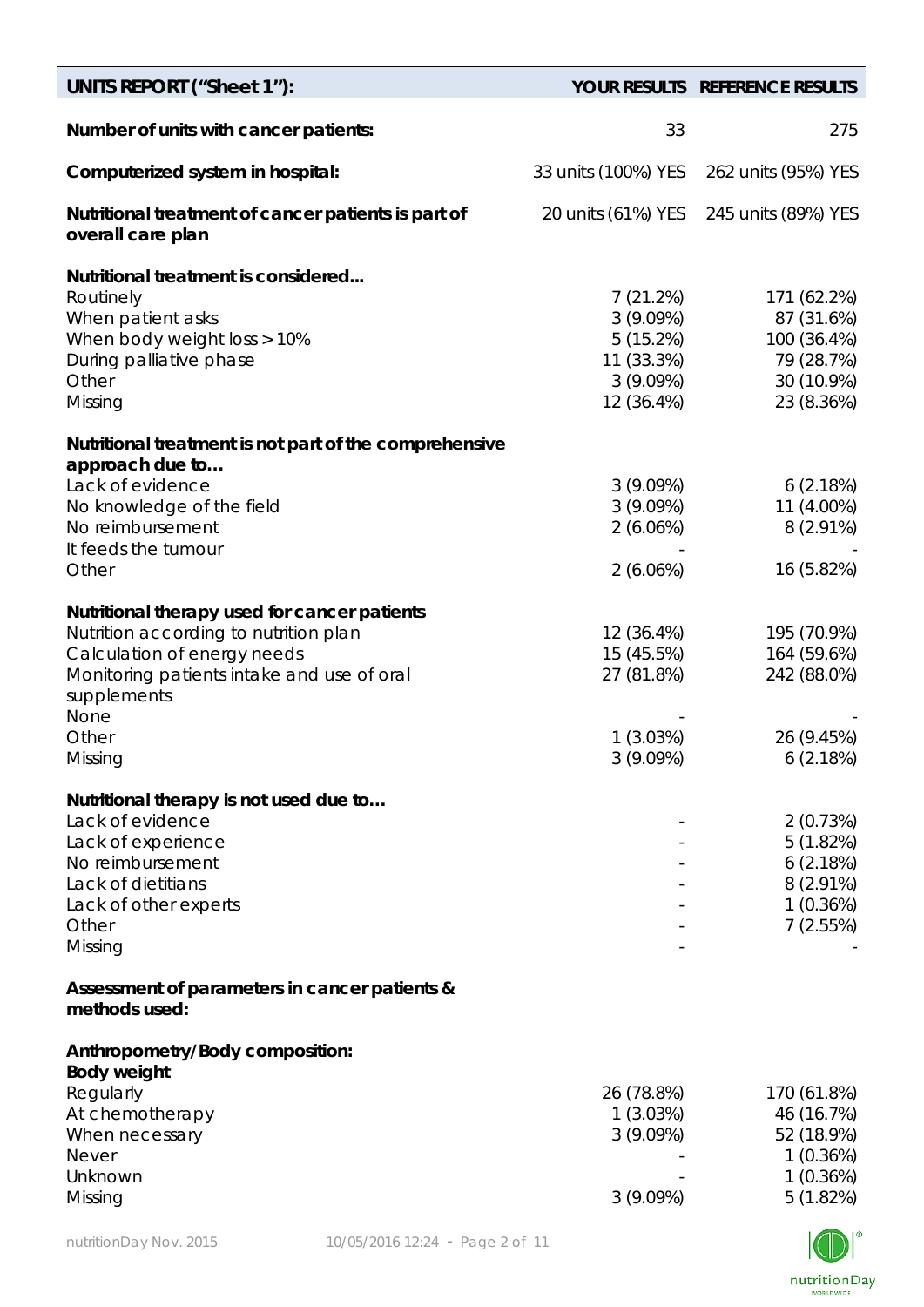| Anthropometrics (circumference)   |                                 |                          |                           |
|-----------------------------------|---------------------------------|--------------------------|---------------------------|
| Regularly                         |                                 | 3(9.09%)                 | 25 (9.09%)<br>9(3.27%)    |
| At chemotherapy<br>When necessary |                                 | 14 (42.4%)               | 89 (32.4%)                |
| <b>Never</b>                      |                                 | 13 (39.4%)               | 122 (44.4%)               |
| Unknown                           |                                 |                          | $8(2.91\%)$               |
| Missing                           |                                 | 3(9.09%)                 | 22 (8.00%)                |
| <b>BIA</b>                        |                                 |                          |                           |
| Regularly                         |                                 |                          | 3(1.09%)                  |
| At chemotherapy<br>When necessary |                                 | 10 (30.3%)               | 68 (24.7%)                |
| <b>Never</b>                      |                                 | 14 (42.4%)               | 162 (58.9%)               |
| Unknown                           |                                 | 5(15.2%)                 | 18 (6.55%)                |
| Missing                           |                                 | 4 (12.1%)                | 24 (8.73%)                |
| <b>CT SCAN</b>                    |                                 |                          |                           |
| Regularly                         |                                 |                          | 10 (3.64%)                |
| At chemotherapy<br>When necessary |                                 | 25 (75.8%)               | 84 (30.5%)                |
| <b>Never</b>                      |                                 | 5(15.2%)                 | 139 (50.5%)               |
| Unknown                           |                                 |                          | 14 (5.09%)                |
| Missing                           |                                 | 3(9.09%)                 | 28 (10.2%)                |
| <b>DEXA</b>                       |                                 |                          |                           |
| Regularly                         |                                 |                          | 3(1.09%)                  |
| At chemotherapy                   |                                 |                          | 2(0.73%)                  |
| When necessary<br><b>Never</b>    |                                 | 11 (33.3%)<br>15 (45.5%) | 60 (21.8%)<br>159 (57.8%) |
| Unknown                           |                                 | 2(6.06%)                 | 20 (7.27%)                |
| Missing                           |                                 | 5(15.2%)                 | 31 (11.3%)                |
| Other (body composition)          |                                 |                          |                           |
| Regularly                         |                                 |                          | 6(2.18%)                  |
| At chemotherapy                   |                                 |                          |                           |
| When necessary                    |                                 | 5(15.2%)                 | 24 (8.73%)                |
| <b>Never</b><br>Unknown           |                                 | 15 (45.5%)<br>5(15.2%)   | 85 (30.9%)<br>34 (12.4%)  |
| Missing                           |                                 | 8(24.2%)                 | 126 (45.8%)               |
|                                   |                                 |                          |                           |
| <b>Body function:</b><br>Handgrip |                                 |                          |                           |
| Regularly                         |                                 | 1(3.03%)                 | 15 (5.45%)                |
| At chemotherapy                   |                                 |                          | 1(0.36%)                  |
| When necessary                    |                                 | 9(27.3%)                 | 62 (22.5%)                |
| <b>Never</b>                      |                                 | 19 (57.6%)               | 167 (60.7%)               |
| Unknown                           |                                 | 1(3.03%)                 | $8(2.91\%)$               |
| Missing                           |                                 | 3(9.09%)                 | 22 (8.00%)                |
| 6-minutes walking test            |                                 |                          |                           |
| Regularly<br>At chemotherapy      |                                 |                          | 4 (1.45%)<br>2(0.73%)     |
| When necessary                    |                                 | 7(21.2%)                 | 53 (19.3%)                |
| <b>Never</b>                      |                                 | 23 (69.7%)               | 182 (66.2%)               |
| Unknown                           |                                 |                          | 7(2.55%)                  |
| nutritionDay Nov. 2015            | 10/05/2016 12:24 - Page 3 of 11 |                          |                           |

NV I nutritionDay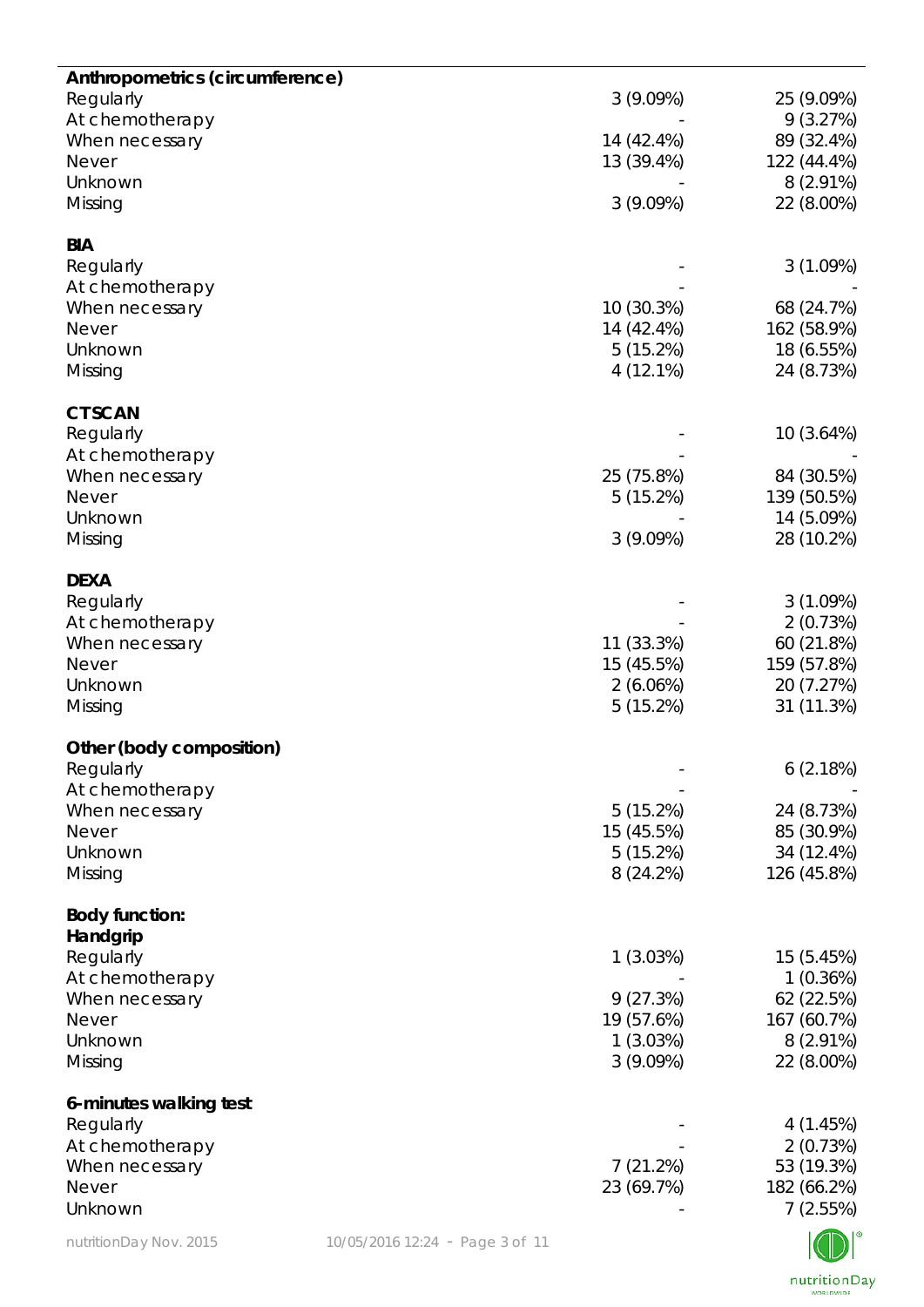| Other (body function)<br>Regularly<br>2(0.73%)<br>1(0.36%)<br>At chemotherapy<br>5(15.2%)<br>28 (10.2%)<br>15 (45.5%)<br>109 (39.6%)<br>$4(12.1\%)$<br>32 (11.6%)<br>9(27.3%)<br>Missing<br>103 (37.5%)<br>Nutritional requirements, calculated<br>Regularly<br>71 (25.8%)<br>8(24.2%)<br>4(1.45%)<br>15 (45.5%)<br>113 (41.1%)<br>3(9.09%)<br>29 (10.5%)<br><b>Never</b><br>1(3.03%)<br>5(1.82%)<br>Unknown<br>53 (19.3%)<br>6(18.2%)<br>Missing<br>Regularly<br>17 (51.5%)<br>66 (24.0%)<br>At chemotherapy<br>2(0.73%)<br>9(27.3%)<br>117 (42.5%)<br>When necessary<br>3(9.09%)<br>40 (14.5%)<br><b>Never</b><br>Unknown<br>$8(2.91\%)$<br>4 (12.1%)<br>42 (15.3%)<br>Missing<br>Regularly<br>4 (12.1%)<br>20 (7.27%)<br>At chemotherapy<br>1(0.36%)<br>5(15.2%)<br>66 (24.0%)<br>When necessary<br>10 (30.3%)<br>65 (23.6%)<br>Never<br>5(15.2%)<br>18 (6.55%)<br>Unknown<br>105 (38.2%)<br>9(27.3%)<br>2 meals per day<br>Regularly<br>2(6.06%)<br>17 (6.18%)<br>At chemotherapy<br>2(0.73%)<br>5(15.2%)<br>66 (24.0%)<br>When necessary<br>12 (36.4%)<br>69 (25.1%)<br><b>Never</b><br>5(15.2%)<br>18 (6.55%)<br>9(27.3%)<br>103 (37.5%)<br>24h recall<br>Regularly<br>48 (17.5%)<br>At chemotherapy<br>2(0.73%) | Missing                    | 3(9.09%) | 27 (9.82%) |
|------------------------------------------------------------------------------------------------------------------------------------------------------------------------------------------------------------------------------------------------------------------------------------------------------------------------------------------------------------------------------------------------------------------------------------------------------------------------------------------------------------------------------------------------------------------------------------------------------------------------------------------------------------------------------------------------------------------------------------------------------------------------------------------------------------------------------------------------------------------------------------------------------------------------------------------------------------------------------------------------------------------------------------------------------------------------------------------------------------------------------------------------------------------------------------------------------------------------|----------------------------|----------|------------|
|                                                                                                                                                                                                                                                                                                                                                                                                                                                                                                                                                                                                                                                                                                                                                                                                                                                                                                                                                                                                                                                                                                                                                                                                                        |                            |          |            |
|                                                                                                                                                                                                                                                                                                                                                                                                                                                                                                                                                                                                                                                                                                                                                                                                                                                                                                                                                                                                                                                                                                                                                                                                                        |                            |          |            |
|                                                                                                                                                                                                                                                                                                                                                                                                                                                                                                                                                                                                                                                                                                                                                                                                                                                                                                                                                                                                                                                                                                                                                                                                                        |                            |          |            |
|                                                                                                                                                                                                                                                                                                                                                                                                                                                                                                                                                                                                                                                                                                                                                                                                                                                                                                                                                                                                                                                                                                                                                                                                                        | When necessary             |          |            |
|                                                                                                                                                                                                                                                                                                                                                                                                                                                                                                                                                                                                                                                                                                                                                                                                                                                                                                                                                                                                                                                                                                                                                                                                                        | <b>Never</b>               |          |            |
|                                                                                                                                                                                                                                                                                                                                                                                                                                                                                                                                                                                                                                                                                                                                                                                                                                                                                                                                                                                                                                                                                                                                                                                                                        | Unknown                    |          |            |
|                                                                                                                                                                                                                                                                                                                                                                                                                                                                                                                                                                                                                                                                                                                                                                                                                                                                                                                                                                                                                                                                                                                                                                                                                        |                            |          |            |
|                                                                                                                                                                                                                                                                                                                                                                                                                                                                                                                                                                                                                                                                                                                                                                                                                                                                                                                                                                                                                                                                                                                                                                                                                        |                            |          |            |
|                                                                                                                                                                                                                                                                                                                                                                                                                                                                                                                                                                                                                                                                                                                                                                                                                                                                                                                                                                                                                                                                                                                                                                                                                        |                            |          |            |
|                                                                                                                                                                                                                                                                                                                                                                                                                                                                                                                                                                                                                                                                                                                                                                                                                                                                                                                                                                                                                                                                                                                                                                                                                        | At chemotherapy            |          |            |
|                                                                                                                                                                                                                                                                                                                                                                                                                                                                                                                                                                                                                                                                                                                                                                                                                                                                                                                                                                                                                                                                                                                                                                                                                        | When necessary             |          |            |
|                                                                                                                                                                                                                                                                                                                                                                                                                                                                                                                                                                                                                                                                                                                                                                                                                                                                                                                                                                                                                                                                                                                                                                                                                        |                            |          |            |
|                                                                                                                                                                                                                                                                                                                                                                                                                                                                                                                                                                                                                                                                                                                                                                                                                                                                                                                                                                                                                                                                                                                                                                                                                        |                            |          |            |
|                                                                                                                                                                                                                                                                                                                                                                                                                                                                                                                                                                                                                                                                                                                                                                                                                                                                                                                                                                                                                                                                                                                                                                                                                        |                            |          |            |
|                                                                                                                                                                                                                                                                                                                                                                                                                                                                                                                                                                                                                                                                                                                                                                                                                                                                                                                                                                                                                                                                                                                                                                                                                        | <b>Nutritional intake:</b> |          |            |
|                                                                                                                                                                                                                                                                                                                                                                                                                                                                                                                                                                                                                                                                                                                                                                                                                                                                                                                                                                                                                                                                                                                                                                                                                        | Every meal                 |          |            |
|                                                                                                                                                                                                                                                                                                                                                                                                                                                                                                                                                                                                                                                                                                                                                                                                                                                                                                                                                                                                                                                                                                                                                                                                                        |                            |          |            |
|                                                                                                                                                                                                                                                                                                                                                                                                                                                                                                                                                                                                                                                                                                                                                                                                                                                                                                                                                                                                                                                                                                                                                                                                                        |                            |          |            |
|                                                                                                                                                                                                                                                                                                                                                                                                                                                                                                                                                                                                                                                                                                                                                                                                                                                                                                                                                                                                                                                                                                                                                                                                                        |                            |          |            |
|                                                                                                                                                                                                                                                                                                                                                                                                                                                                                                                                                                                                                                                                                                                                                                                                                                                                                                                                                                                                                                                                                                                                                                                                                        |                            |          |            |
|                                                                                                                                                                                                                                                                                                                                                                                                                                                                                                                                                                                                                                                                                                                                                                                                                                                                                                                                                                                                                                                                                                                                                                                                                        |                            |          |            |
|                                                                                                                                                                                                                                                                                                                                                                                                                                                                                                                                                                                                                                                                                                                                                                                                                                                                                                                                                                                                                                                                                                                                                                                                                        |                            |          |            |
|                                                                                                                                                                                                                                                                                                                                                                                                                                                                                                                                                                                                                                                                                                                                                                                                                                                                                                                                                                                                                                                                                                                                                                                                                        | 1 meal per day             |          |            |
|                                                                                                                                                                                                                                                                                                                                                                                                                                                                                                                                                                                                                                                                                                                                                                                                                                                                                                                                                                                                                                                                                                                                                                                                                        |                            |          |            |
|                                                                                                                                                                                                                                                                                                                                                                                                                                                                                                                                                                                                                                                                                                                                                                                                                                                                                                                                                                                                                                                                                                                                                                                                                        |                            |          |            |
|                                                                                                                                                                                                                                                                                                                                                                                                                                                                                                                                                                                                                                                                                                                                                                                                                                                                                                                                                                                                                                                                                                                                                                                                                        |                            |          |            |
|                                                                                                                                                                                                                                                                                                                                                                                                                                                                                                                                                                                                                                                                                                                                                                                                                                                                                                                                                                                                                                                                                                                                                                                                                        |                            |          |            |
|                                                                                                                                                                                                                                                                                                                                                                                                                                                                                                                                                                                                                                                                                                                                                                                                                                                                                                                                                                                                                                                                                                                                                                                                                        | Missing                    |          |            |
|                                                                                                                                                                                                                                                                                                                                                                                                                                                                                                                                                                                                                                                                                                                                                                                                                                                                                                                                                                                                                                                                                                                                                                                                                        |                            |          |            |
|                                                                                                                                                                                                                                                                                                                                                                                                                                                                                                                                                                                                                                                                                                                                                                                                                                                                                                                                                                                                                                                                                                                                                                                                                        |                            |          |            |
|                                                                                                                                                                                                                                                                                                                                                                                                                                                                                                                                                                                                                                                                                                                                                                                                                                                                                                                                                                                                                                                                                                                                                                                                                        |                            |          |            |
|                                                                                                                                                                                                                                                                                                                                                                                                                                                                                                                                                                                                                                                                                                                                                                                                                                                                                                                                                                                                                                                                                                                                                                                                                        |                            |          |            |
|                                                                                                                                                                                                                                                                                                                                                                                                                                                                                                                                                                                                                                                                                                                                                                                                                                                                                                                                                                                                                                                                                                                                                                                                                        |                            |          |            |
|                                                                                                                                                                                                                                                                                                                                                                                                                                                                                                                                                                                                                                                                                                                                                                                                                                                                                                                                                                                                                                                                                                                                                                                                                        | Unknown                    |          |            |
|                                                                                                                                                                                                                                                                                                                                                                                                                                                                                                                                                                                                                                                                                                                                                                                                                                                                                                                                                                                                                                                                                                                                                                                                                        | Missing                    |          |            |
|                                                                                                                                                                                                                                                                                                                                                                                                                                                                                                                                                                                                                                                                                                                                                                                                                                                                                                                                                                                                                                                                                                                                                                                                                        |                            |          |            |
|                                                                                                                                                                                                                                                                                                                                                                                                                                                                                                                                                                                                                                                                                                                                                                                                                                                                                                                                                                                                                                                                                                                                                                                                                        |                            |          |            |
|                                                                                                                                                                                                                                                                                                                                                                                                                                                                                                                                                                                                                                                                                                                                                                                                                                                                                                                                                                                                                                                                                                                                                                                                                        |                            |          |            |
|                                                                                                                                                                                                                                                                                                                                                                                                                                                                                                                                                                                                                                                                                                                                                                                                                                                                                                                                                                                                                                                                                                                                                                                                                        | When necessary             | 3(9.09%) | 85 (30.9%) |
| 17 (51.5%)<br>50 (18.2%)                                                                                                                                                                                                                                                                                                                                                                                                                                                                                                                                                                                                                                                                                                                                                                                                                                                                                                                                                                                                                                                                                                                                                                                               | <b>Never</b>               |          |            |
| $4(12.1\%)$<br>14 (5.09%)                                                                                                                                                                                                                                                                                                                                                                                                                                                                                                                                                                                                                                                                                                                                                                                                                                                                                                                                                                                                                                                                                                                                                                                              | Unknown                    |          |            |
| 9(27.3%)<br>76 (27.6%)                                                                                                                                                                                                                                                                                                                                                                                                                                                                                                                                                                                                                                                                                                                                                                                                                                                                                                                                                                                                                                                                                                                                                                                                 | Missing                    |          |            |
|                                                                                                                                                                                                                                                                                                                                                                                                                                                                                                                                                                                                                                                                                                                                                                                                                                                                                                                                                                                                                                                                                                                                                                                                                        | Other (nutritional intake) |          |            |
| 12 (4.36%)                                                                                                                                                                                                                                                                                                                                                                                                                                                                                                                                                                                                                                                                                                                                                                                                                                                                                                                                                                                                                                                                                                                                                                                                             | Regularly                  |          |            |
| 1(0.36%)                                                                                                                                                                                                                                                                                                                                                                                                                                                                                                                                                                                                                                                                                                                                                                                                                                                                                                                                                                                                                                                                                                                                                                                                               | At chemotherapy            |          |            |
| 3(9.09%)<br>36 (13.1%)                                                                                                                                                                                                                                                                                                                                                                                                                                                                                                                                                                                                                                                                                                                                                                                                                                                                                                                                                                                                                                                                                                                                                                                                 | When necessary             |          |            |
| 10/05/2016 12:24 - Page 4 of 11                                                                                                                                                                                                                                                                                                                                                                                                                                                                                                                                                                                                                                                                                                                                                                                                                                                                                                                                                                                                                                                                                                                                                                                        | nutritionDay Nov. 2015     |          |            |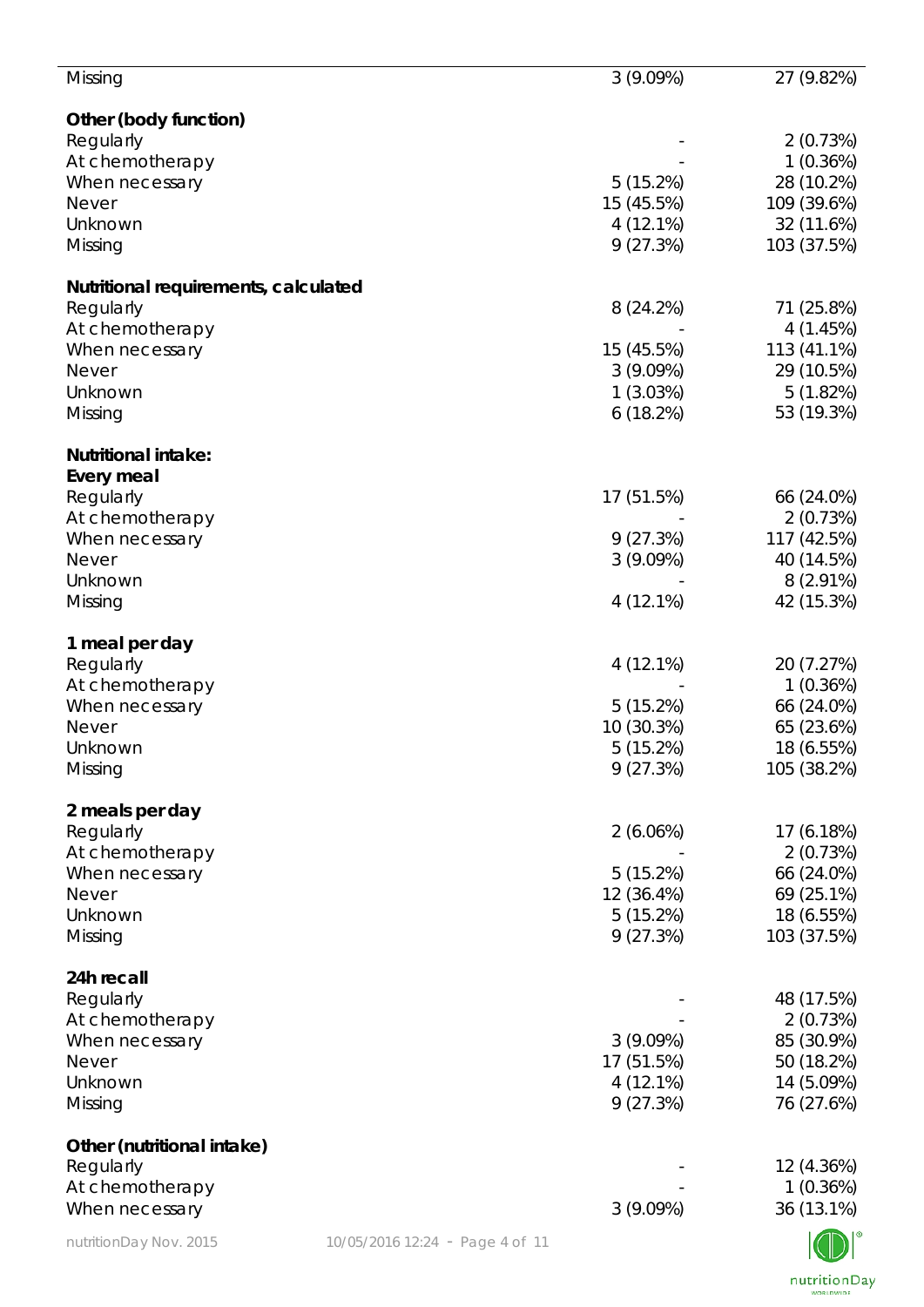| 11 (33.3%)  | 58 (21.1%)  |
|-------------|-------------|
| $4(12.1\%)$ | 26 (9.45%)  |
| 15 (45.5%)  | 142 (51.6%) |
|             |             |
|             |             |
| 8(24.2%)    | 100 (36.4%) |
| 15 (45.5%)  | 105 (38.2%) |
| 6(18.2%)    | 43 (15.6%)  |
| 1(3.03%)    | 19 (6.91%)  |
| 1(3.03%)    | 4(1.45%)    |
| $2(6.06\%)$ | 4(1.45%)    |
|             |             |

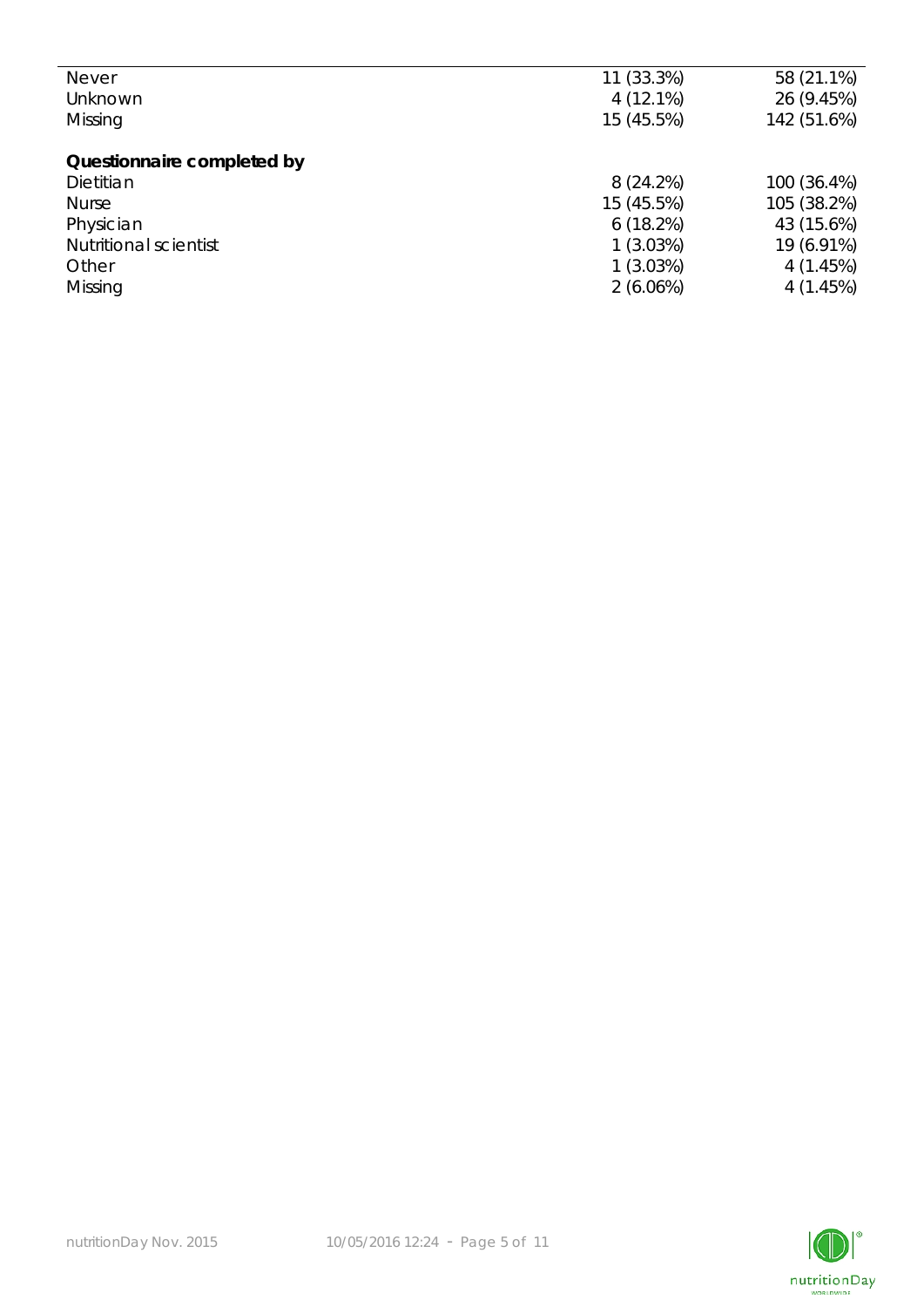| <b>PATIENTS REPORT ("Sheet 2"):</b>         |                                 |                            | YOUR RESULTS REFERENCE RESULTS |
|---------------------------------------------|---------------------------------|----------------------------|--------------------------------|
| Number of patients completing Sheet 2_onco: |                                 | 312                        | 2607                           |
|                                             |                                 |                            |                                |
| Demographic data:                           |                                 |                            |                                |
| Age (years)<br>Female gender                |                                 | 71 [28-104]<br>114 (36.5%) | 65 [3-105]<br>1167 (44.8%)     |
| Weight (kg)                                 |                                 | $55.8 \pm 12.6$            | $68.0 \pm 17.1$                |
| Height (cm)                                 |                                 | $160.2 \pm 8.8$            | $166.2 \pm 10.3$               |
| BMI (kg/m2)                                 |                                 | $21.6 \pm 3.8$             | $24.4 \pm 5.2$                 |
| Outpatient (o)/Ward (w)                     |                                 |                            |                                |
| Outpatient(o)                               |                                 | 1(0.32%)                   | 22 (0.84%)                     |
| Ward (w)                                    |                                 | 311 (99.7%)                | 2580 (99.0%)                   |
| Missing                                     |                                 |                            | 5(0.19%)                       |
| <b>Goal of Therapy</b>                      |                                 |                            |                                |
| Curative                                    |                                 | 124 (39.7%)                | 1402 (53.8%)                   |
| Palliative                                  |                                 | 137 (43.9%)                | 1006 (38.6%)                   |
| Terminal                                    |                                 | 47 (15.1%)                 | 113 (4.33%)                    |
| Missing                                     |                                 | 4(1.28%)                   | 86 (3.30%)                     |
| <b>Reason for admission</b>                 |                                 |                            |                                |
| <b>Clinical diagnostics</b>                 |                                 | 22 (7.05%)                 | 355 (13.6%)                    |
| Therapy                                     |                                 | 196 (62.8%)                | 1228 (47.1%)                   |
| Surgery related                             |                                 | 48 (15.4%)                 | 423 (16.2%)                    |
| Treatment complications                     |                                 | 15 (4.81%)                 | 365 (14.0%)                    |
| Poor health status                          |                                 | 52 (16.7%)                 | 418 (16.0%)                    |
| Independent care difficult                  |                                 | 4(1.28%)                   | 38 (1.46%)                     |
| Missing                                     |                                 |                            |                                |
| Present cancer diagnosis                    |                                 |                            |                                |
| <b>Breast</b>                               |                                 | 12 (3.85%)                 | 180 (6.90%)                    |
| Colon, rectum                               |                                 | 65 (20.8%)                 | 427 (16.4%)                    |
| Prostate                                    |                                 | 4 (1.28%)                  | 98 (3.76%)                     |
| Lung                                        |                                 | 46 (14.7%)                 | 312 (12.0%)                    |
| Skin                                        |                                 | 2(0.64%)                   | 35 (1.34%)                     |
| Kidney/bladder                              |                                 | 18 (5.77%)                 | 126 (4.83%)                    |
| Gastric/oesophageal                         |                                 | 56 (17.9%)                 | 274 (10.5%)                    |
| Pancreas                                    |                                 | 19 (6.09%)                 | 126 (4.83%)                    |
| Lymphoma<br>Ears nose throat (ENT)          |                                 | 14 (4.49%)<br>21 (6.73%)   | 165 (6.33%)<br>171 (6.56%)     |
| Leukaemia                                   |                                 | 8(2.56%)                   | 163 (6.25%)                    |
| <b>Genital tract</b>                        |                                 | 8(2.56%)                   | 121 (4.64%)                    |
| Liver                                       |                                 | 42 (13.5%)                 | 123 (4.72%)                    |
| Sarcoma                                     |                                 | 2(0.64%)                   | 41 (1.57%)                     |
| <b>Brain</b>                                |                                 | 4 (1.28%)                  | 54 (2.07%)                     |
| Testicular                                  |                                 |                            | 17 (0.65%)                     |
| Other                                       |                                 | 17 (5.45%)                 | 257 (9.86%)                    |
| Missing                                     |                                 | 2(0.64%)                   | 108 (4.14%)                    |
| Time since diagnosis                        |                                 |                            |                                |
| 0-2 months                                  |                                 | 116 (37.2%)                | 777 (29.8%)                    |
| 3-5 months                                  |                                 | 45 (14.4%)                 | 412 (15.8%)                    |
| 6-12 months                                 |                                 | 39 (12.5%)                 | 388 (14.9%)                    |
| nutritionDay Nov. 2015                      | 10/05/2016 12:24 - Page 6 of 11 |                            |                                |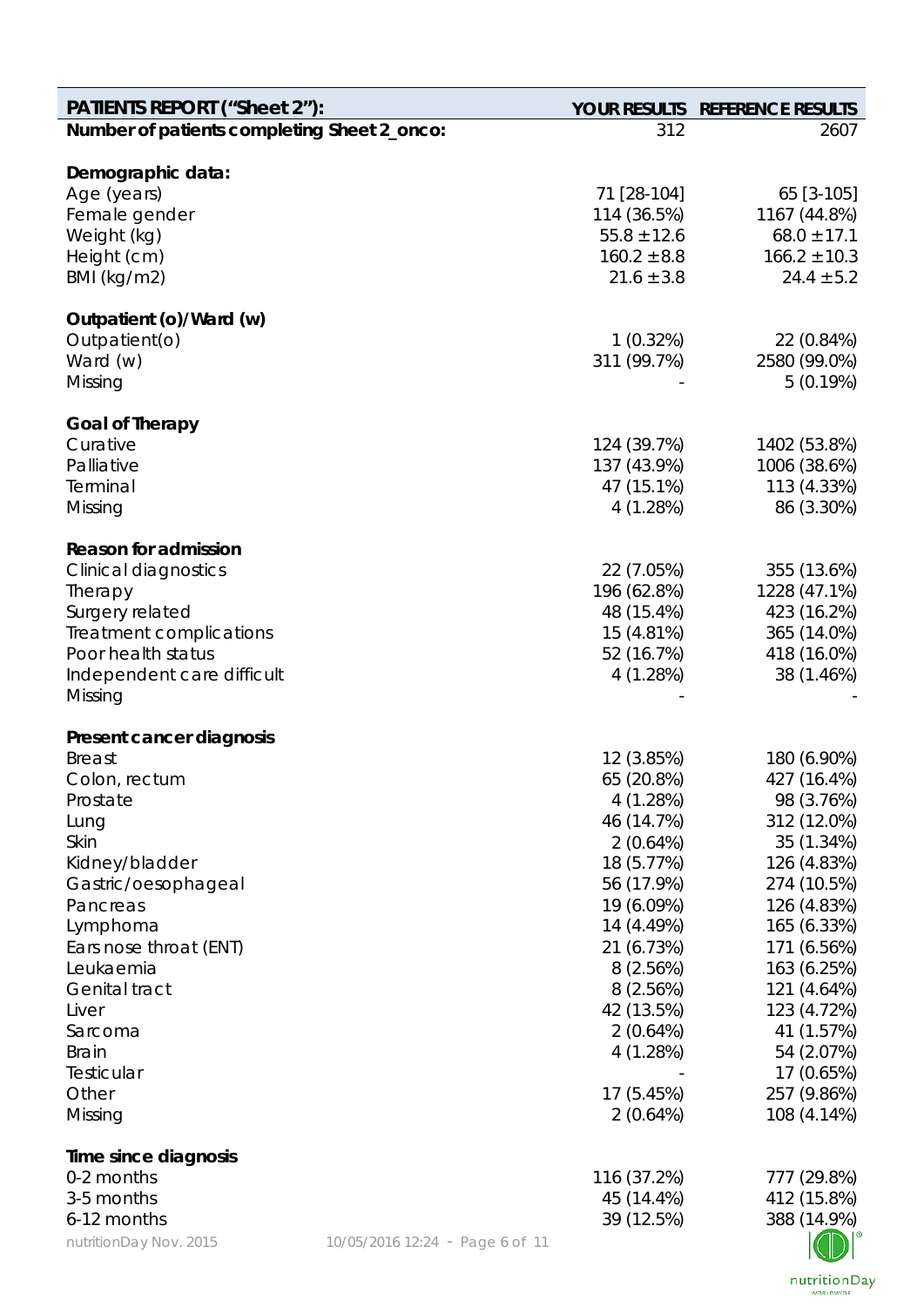| 1-2 years                                      | 34 (10.9%)   | 314 (12.0%)   |
|------------------------------------------------|--------------|---------------|
| 2-4 years                                      | 35 (11.2%)   | 232 (8.90%)   |
|                                                | 37 (11.9%)   | 268 (10.3%)   |
| > 4 years                                      |              |               |
| Missing                                        | 6(1.92%)     | 172 (6.60%)   |
| Cancer staging                                 |              |               |
| 0=Carcinoma in situ                            | 8(2.56%)     | 90 (3.45%)    |
|                                                |              |               |
| I=Localized                                    | 32 (10.3%)   | 375 (14.4%)   |
| Il=Early locally advanced                      | 48 (15.4%)   | 345 (13.2%)   |
| Ill=Late locally advanced                      | 72 (23.1%)   | 392 (15.0%)   |
| IV=Metastasised                                | 138 (44.2%)  | 955 (36.6%)   |
| Missing                                        | 14 (4.49%)   | 450 (17.3%)   |
|                                                |              |               |
| Time since first therapy start                 |              |               |
| No therapy                                     | 19 (6.09%)   | 187 (7.17%)   |
| Tumour staging/diagnosis                       | 23 (7.37%)   | 200 (7.67%)   |
| 0-2 months                                     | 108 (34.6%)  | 736 (28.2%)   |
| 3-5 months                                     | 36 (11.5%)   | 345 (13.2%)   |
| 6-12 months                                    | 35 (11.2%)   | 338 (13.0%)   |
|                                                |              |               |
| 1-2 years                                      | 26 (8.33%)   | 232 (8.90%)   |
| 2-4 years                                      | 30 (9.62%)   | 176 (6.75%)   |
| > 4 years                                      | 39 (12.5%)   | 250 (9.59%)   |
| Missing                                        | 1(0.32%)     | 163 (6.25%)   |
| <b>Therapy situation</b>                       |              |               |
|                                                |              |               |
| Diagnosis                                      | 21 (6.73%)   | 236 (9.05%)   |
| Chemotherapy 1st line                          | 75 (24.0%)   | 488 (18.7%)   |
| Chemotherapy > 1st line                        | 43 (13.8%)   | 367 (14.1%)   |
| Radiotherapy                                   | 44 (14.1%)   | 272 (10.4%)   |
| Target therapy                                 | 6(1.92%)     | 84 (3.22%)    |
| Hormone therapy                                | 2(0.64%)     | 26 (1.00%)    |
| Palliative                                     | 14 (4.49%)   | 359 (13.8%)   |
|                                                | 92 (29.5%)   |               |
| Surgery                                        |              | 504 (19.3%)   |
| Cancer related complications                   | 65 (20.8%)   | 266 (10.2%)   |
| Therapy related complications                  | $10(3.21\%)$ | 127 (4.87%)   |
| Missing                                        | 3(0.96%)     | 153 (5.87%)   |
| <b>Infections</b>                              |              |               |
| None                                           | 275 (88.1%)  | 1808 (69.4%)  |
|                                                |              |               |
| Local                                          | 30 (9.62%)   | 381 (14.6%)   |
| General                                        | 6(1.92%)     | 179 (6.87%)   |
| Missing                                        | 1(0.32%)     | 239 (9.17%)   |
| <b>Nutrition Treatment</b>                     |              |               |
| No special diet                                | 157 (50.3%)  | 1080 (41.4%)  |
|                                                |              |               |
| Individualized diet plan                       | 56 (17.9%)   | 572 (21.9%)   |
| Energy rich/protein rich ONS                   | 10 (3.21%)   | 426 (16.3%)   |
| Enteral nutrition (via NGT/PEG)                | 8(2.56%)     | 128 (4.91%)   |
| Parenteral nutrition                           | 67 (21.5%)   | 240 (9.21%)   |
| ONS enriched with special nutrients            | 1(0.32%)     | 88 (3.38%)    |
| Special nutrients (EPA, branched chained amino | $6(1.92\%)$  | 28 (1.07%)    |
| acids, glutamine, arginine, carnitine)         |              |               |
|                                                |              |               |
| Personal preferences                           | 22 (7.05%)   | 284 (10.9%)   |
| Counselling                                    | 9(2.88%)     | 355 (13.6%)   |
| Other                                          | 22 (7.05%)   | 202 (7.75%)   |
|                                                |              | $\sqrt{2}$ 10 |

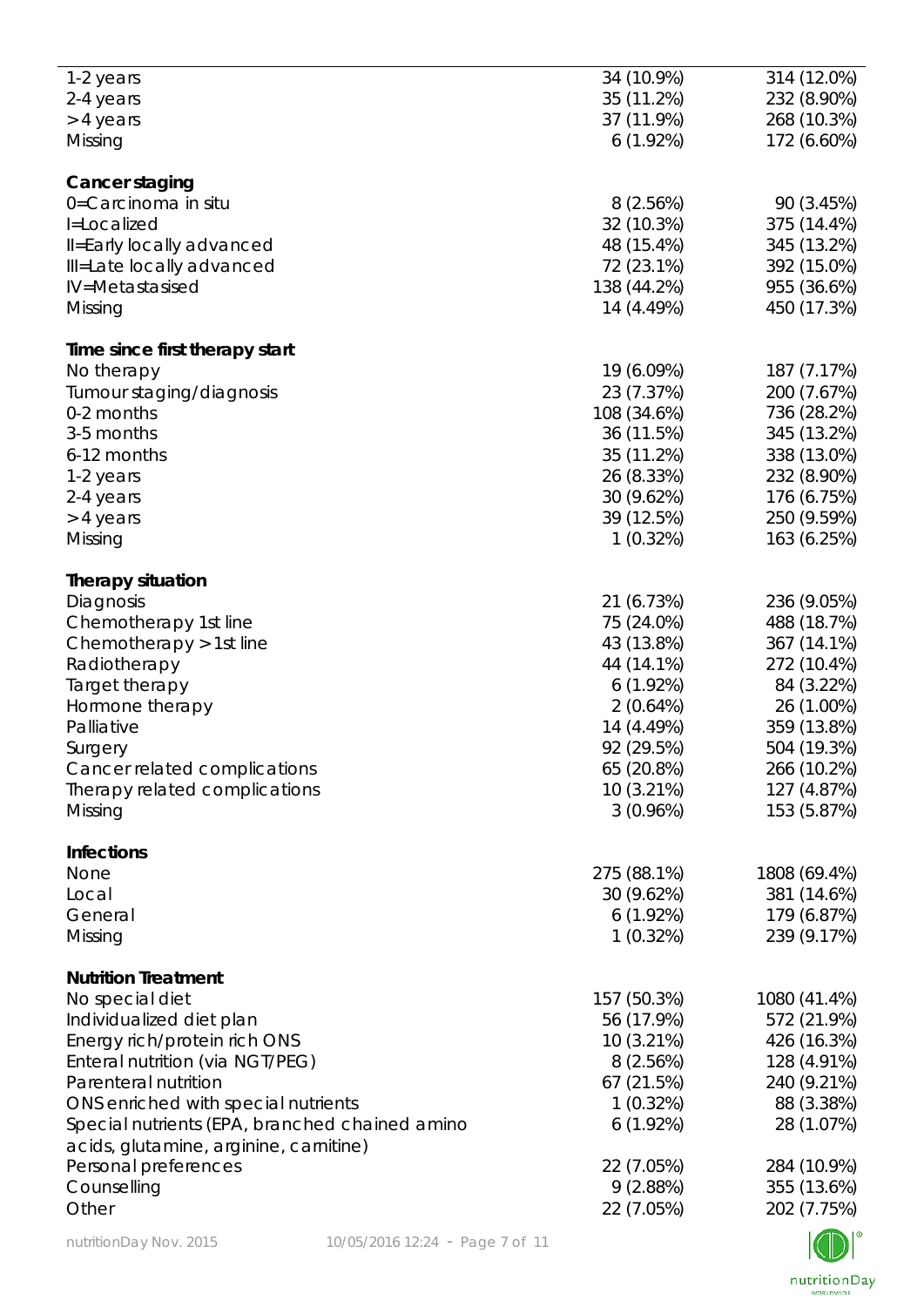## Missing the contract of the contract of the contract of the contract of the contract of the contract of the co

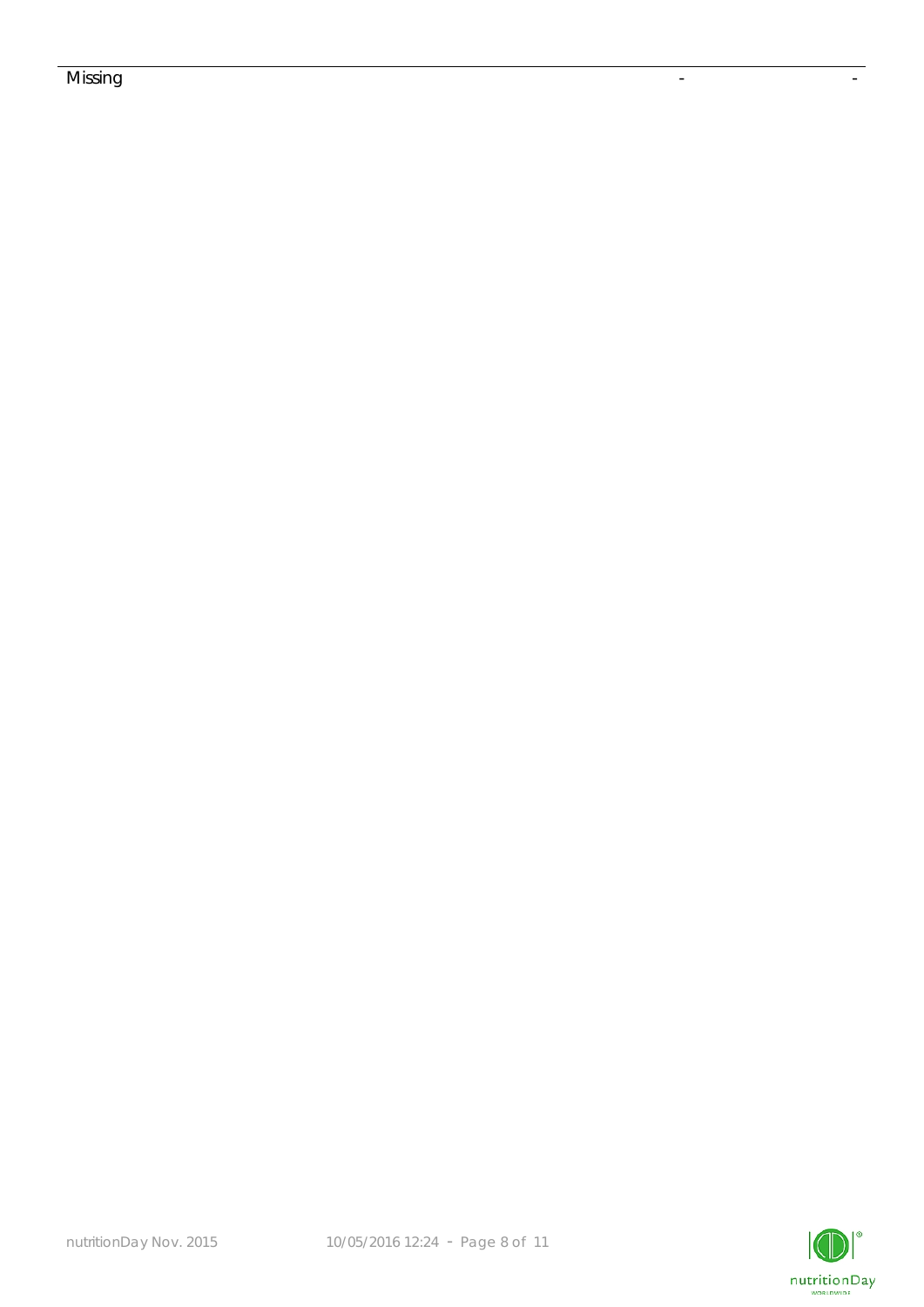| <b>PATIENTS REPORT ("Sheet 3"):</b>             |                                 |                           | YOUR RESULTS REFERENCE RESULTS |
|-------------------------------------------------|---------------------------------|---------------------------|--------------------------------|
| Number of patients completing Sheet 3_onco:     |                                 | 282                       | 2474                           |
| Body weight prior to becoming ill               |                                 | 60 [37-104]               | 73 [30-199]                    |
| Actual body weight                              |                                 | 55 [31-99]                | 67 [10-200]                    |
| Change in weight was                            |                                 |                           |                                |
| Intentional                                     |                                 | 6(1.92%)                  | 64 (2.45%)                     |
| Unintentional                                   |                                 | 204 (65.4%)               | 1489 (57.1%)                   |
| Weight is stable                                |                                 | 9(2.88%)                  | 318 (12.2%)                    |
| Missing                                         |                                 | 12 (3.85%)                | 111 (4.26%)                    |
| During the last week                            |                                 |                           |                                |
| Patients who have had pain:                     |                                 |                           |                                |
| Not at all                                      |                                 | 96 (30.8%)                | 709 (27.2%)                    |
| A little<br>Quite a bit                         |                                 | 98 (31.4%)<br>28 (8.97%)  | 596 (22.9%)<br>419 (16.1%)     |
| Very much                                       |                                 | 12 (3.85%)                | 332 (12.7%)                    |
| Missing                                         |                                 | 77 (24.7%)                | 530 (20.3%)                    |
|                                                 |                                 |                           |                                |
| Patients who needed a rest:                     |                                 |                           |                                |
| Not at all                                      |                                 | 65 (20.8%)                | 391 (15.0%)                    |
| A little                                        |                                 | 103 (33.0%)               | 592 (22.7%)                    |
| Quite a bit                                     |                                 | 42 (13.5%)<br>22 (7.05%)  | 575 (22.1%)                    |
| Very much<br>Missing                            |                                 | 79 (25.3%)                | 488 (18.7%)<br>540 (20.7%)     |
|                                                 |                                 |                           |                                |
| Patients who felt weak:                         |                                 |                           |                                |
| Not at all                                      |                                 | 33 (10.6%)                | 420 (16.1%)                    |
| A little                                        |                                 | 94 (30.1%)                | 583 (22.4%)                    |
| Quite a bit                                     |                                 | 61 (19.6%)                | 535 (20.5%)                    |
| Very much                                       |                                 | 42 (13.5%)                | 499 (19.1%)                    |
| Missing                                         |                                 | 81 (26.0%)                | 544 (20.9%)                    |
| Patients who felt depressed:                    |                                 |                           |                                |
| Not at all                                      |                                 | 72 (23.1%)                | 775 (29.7%)                    |
| A little                                        |                                 | 96 (30.8%)                | 601 (23.1%)                    |
| Quite a bit                                     |                                 | 41 (13.1%)                | 356 (13.7%)                    |
| Very much                                       |                                 | 21 (6.73%)                | 298 (11.4%)<br>546 (20.9%)     |
| Missing                                         |                                 | 81 (26.0%)                |                                |
| Patients who were tired:                        |                                 |                           |                                |
| Not at all                                      |                                 | 57 (18.3%)                | 445 (17.1%)                    |
| A little                                        |                                 | 106 (34.0%)               | 611 (23.4%)                    |
| Quite a bit                                     |                                 | 48 (15.4%)                | 534 (20.5%)                    |
| Very much                                       |                                 | 20 (6.41%)                | 449 (17.2%)                    |
| Missing                                         |                                 | 80 (25.6%)                | 539 (20.7%)                    |
| Patients whose pain interfered with their daily |                                 |                           |                                |
| activities:                                     |                                 |                           |                                |
| Not at all<br>A little                          |                                 | 114 (36.5%)<br>75 (24.0%) | 766 (29.4%)<br>458 (17.6%)     |
| Quite a bit                                     |                                 | 27 (8.65%)                | 366 (14.0%)                    |
| nutritionDay Nov. 2015                          | 10/05/2016 12:24 - Page 9 of 11 |                           |                                |
|                                                 |                                 |                           |                                |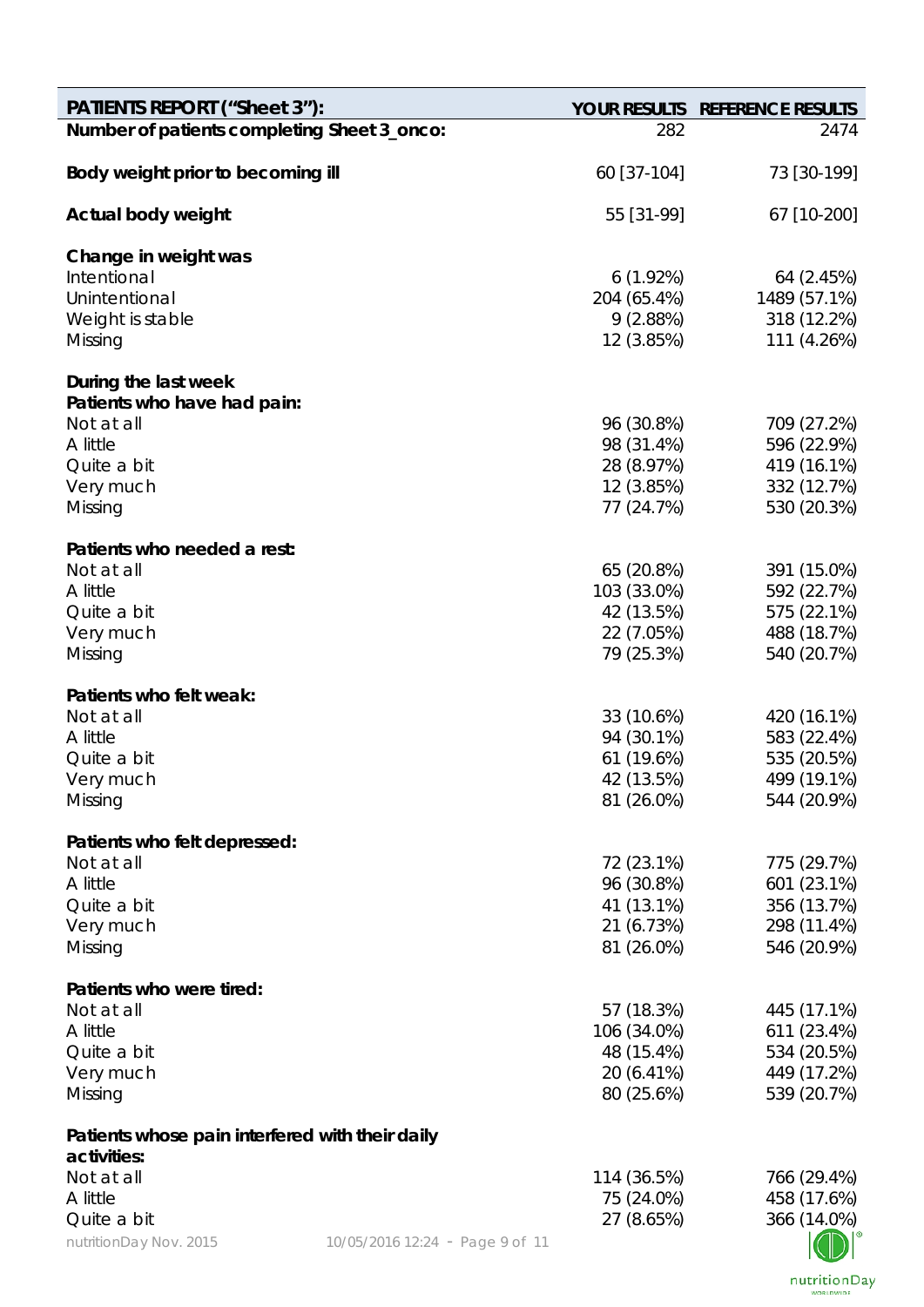| Very much                                       | 17 (5.45%)  | 398 (15.3%) |
|-------------------------------------------------|-------------|-------------|
| Missing                                         | 78 (25.0%)  | 582 (22.3%) |
|                                                 |             |             |
|                                                 |             |             |
| Patients who lacked appetite:                   |             |             |
| Not at all                                      | 104 (33.3%) | 779 (29.9%) |
| A little                                        | 70 (22.4%)  | 485 (18.6%) |
| Quite a bit                                     | 40 (12.8%)  | 378 (14.5%) |
| Very much                                       | 20 (6.41%)  | 391 (15.0%) |
| Missing                                         | 76 (24.4%)  | 548 (21.0%) |
|                                                 |             |             |
|                                                 |             |             |
| Just now                                        |             |             |
| Patients who have pain:                         |             |             |
| Not at all                                      | 102 (32.7%) | 901 (34.6%) |
| A little                                        | 103 (33.0%) | 676 (25.9%) |
| Quite a bit                                     | 22 (7.05%)  | 327 (12.5%) |
|                                                 |             |             |
| Very much                                       | 8(2.56%)    | 152 (5.83%) |
| Missing                                         | 76 (24.4%)  | 533 (20.4%) |
|                                                 |             |             |
| Patients who need a rest:                       |             |             |
| Not at all                                      | 65 (20.8%)  | 438 (16.8%) |
| A little                                        | 116 (37.2%) | 705 (27.0%) |
|                                                 |             |             |
| Quite a bit                                     | 28 (8.97%)  | 555 (21.3%) |
| Very much                                       | 23 (7.37%)  | 347 (13.3%) |
| Missing                                         | 79 (25.3%)  | 538 (20.6%) |
|                                                 |             |             |
| Patients who feel weak:                         |             |             |
|                                                 |             |             |
| Not at all                                      | 32 (10.3%)  | 503 (19.3%) |
| A little                                        | 105 (33.7%) | 647 (24.8%) |
| Quite a bit                                     | 51 (16.3%)  | 538 (20.6%) |
| Very much                                       | 43 (13.8%)  | 352 (13.5%) |
| Missing                                         | 80 (25.6%)  | 541 (20.8%) |
|                                                 |             |             |
|                                                 |             |             |
| Patients who are depressed:                     |             |             |
| Not at all                                      | 83 (26.6%)  | 915 (35.1%) |
| A little                                        | 99 (31.7%)  | 559 (21.4%) |
| Quite a bit                                     | 35 (11.2%)  | 332 (12.7%) |
| Very much                                       | 15 (4.81%)  | 225 (8.63%) |
| Missing                                         | 79 (25.3%)  | 549 (21.1%) |
|                                                 |             |             |
|                                                 |             |             |
| Patients who are tired:                         |             |             |
| Not at all                                      | 65 (20.8%)  | 537 (20.6%) |
| A little                                        | 118 (37.8%) | 669 (25.7%) |
| Quite a bit                                     | 28 (8.97%)  | 500 (19.2%) |
| Very much                                       | 20 (6.41%)  | 326 (12.5%) |
|                                                 |             |             |
| Missing                                         | 80 (25.6%)  | 549 (21.1%) |
|                                                 |             |             |
| Patients whose pain interferes with their daily |             |             |
| activities:                                     |             |             |
| Not at all                                      | 114 (36.5%) | 881 (33.8%) |
|                                                 |             |             |
| A little                                        | 82 (26.3%)  | 483 (18.5%) |
| Quite a bit                                     | 17 (5.45%)  | 346 (13.3%) |
| Very much                                       | 15 (4.81%)  | 301 (11.5%) |
| Missing                                         | 82 (26.3%)  | 563 (21.6%) |
|                                                 |             |             |